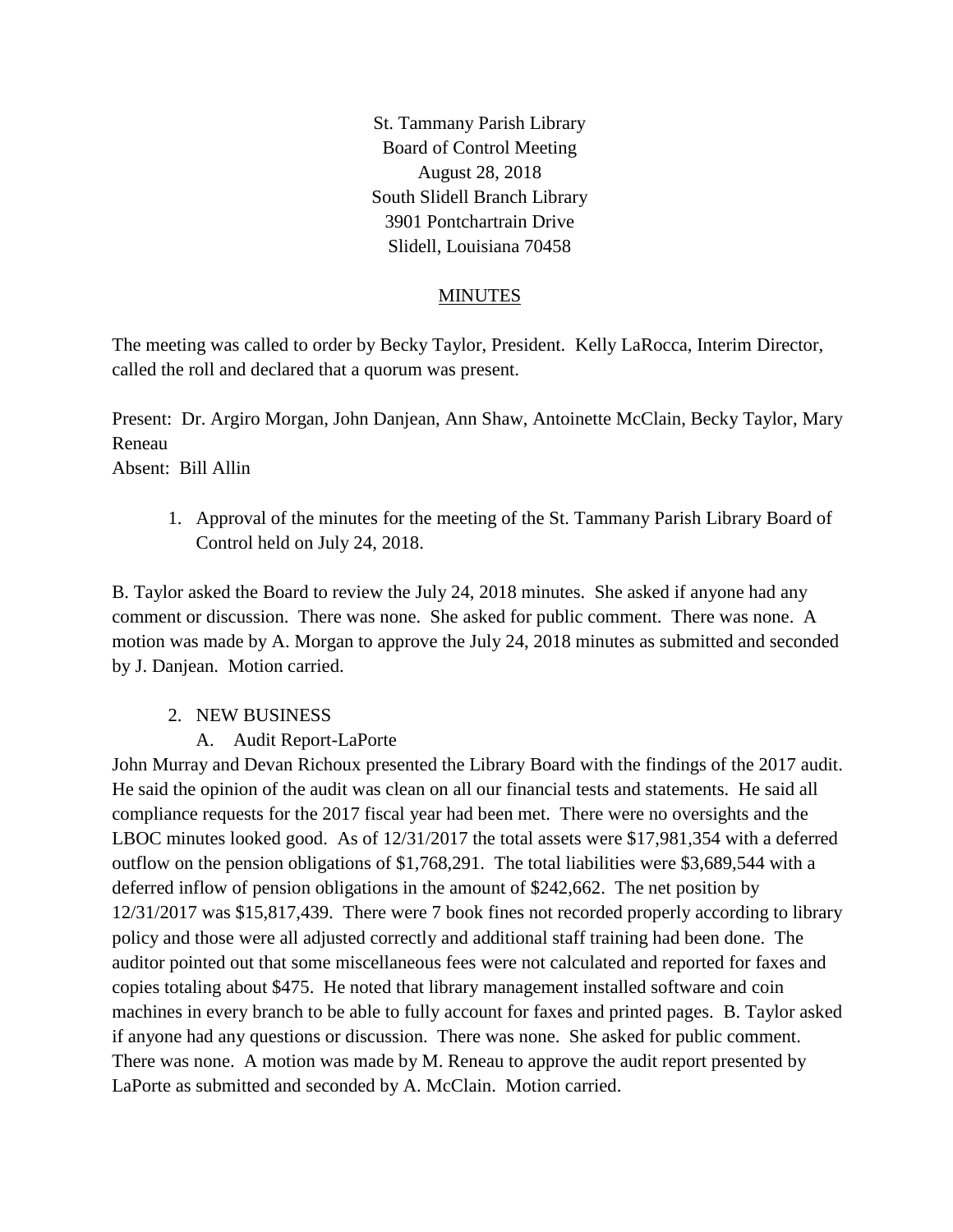St. Tammany Parish Library Board of Control Meeting-Minutes August 28, 2018 Page 2

### B. Financial Reports-K. LaRocca

K. LaRocca said to date we have \$9,629,263.97 in ad valorem tax revenue and \$167,645.34 in state revenue sharing which puts us at about 98% in all monies we expect to receive for the year. She said she expects one more payment in September of state revenue sharing. She said our target for this time of year is 58.33%. Our expenditures are at 56.98%. She went on to report some line items that were either over or under the expected percentile. Our revenues were up a bit because we received more interest and we received about \$458 more for the cameras than expected. She said salaries would catch up by the end of the year. We still need to fill the Director's position and we will have a third payday in the month of October. She said our percentage contribution amount for our retirement plan has been reduced. Signage was down but we plan on spending some of that during our Covington Branch move. Our lease amount increased for the Causeway Branch and we are still renting some storage units in anticipation of needing space during the move of the Covington Branch. The dataline line item was over because the new Administration facility needed to be outfitted with fiber cable for the servers/internet. She said there would be a need to amend the budget at the September LBOC meeting. Postage was up due to the cost of sending back Inter Library Loan materials as it is cheaper than using UPS. J. Danjean asked how long was our lease at the Causeway Branch. K. LaRocca replied 5 years. She said our moving line item was low because we haven't moved the Covington Branch yet and that line item would need to be amended as the amount allocated was spread out over this year and next. She said we would need to move some of 2019's moving money to this year because we will need it before the year end. She said Madisonville got a new telephone system. M. Reneau asked about the last piece of art work for the Madisonville Branch. T. DiMaggio said the artist is working on it now. A deposit has been made and the piece will be done in a few weeks. A. McClain asked what the outcome was of the library surplus vehicle auction. K. LaRocca said we made about \$5,000 total. B. Taylor asked if the Board had any further questions or discussion. She asked if there was any public comment. There being none, a motion was made by A. Morgan to accept the financial reports as submitted and seconded by M. Reneau. Motion carried.

## C. 2019 Budget-K. LaRocca

K. LaRocca proposed the 2019 budget to the LBOC for their consideration. She said the 2019 budget year will operate on \$10,409,500 of expected revenue received by ad valorem taxes and state revenue sharing, fines, fees, grants, interest, state aid and donations. She said we should expect an increase in our revenue of \$69,000 due to more taxable properties in the parish. She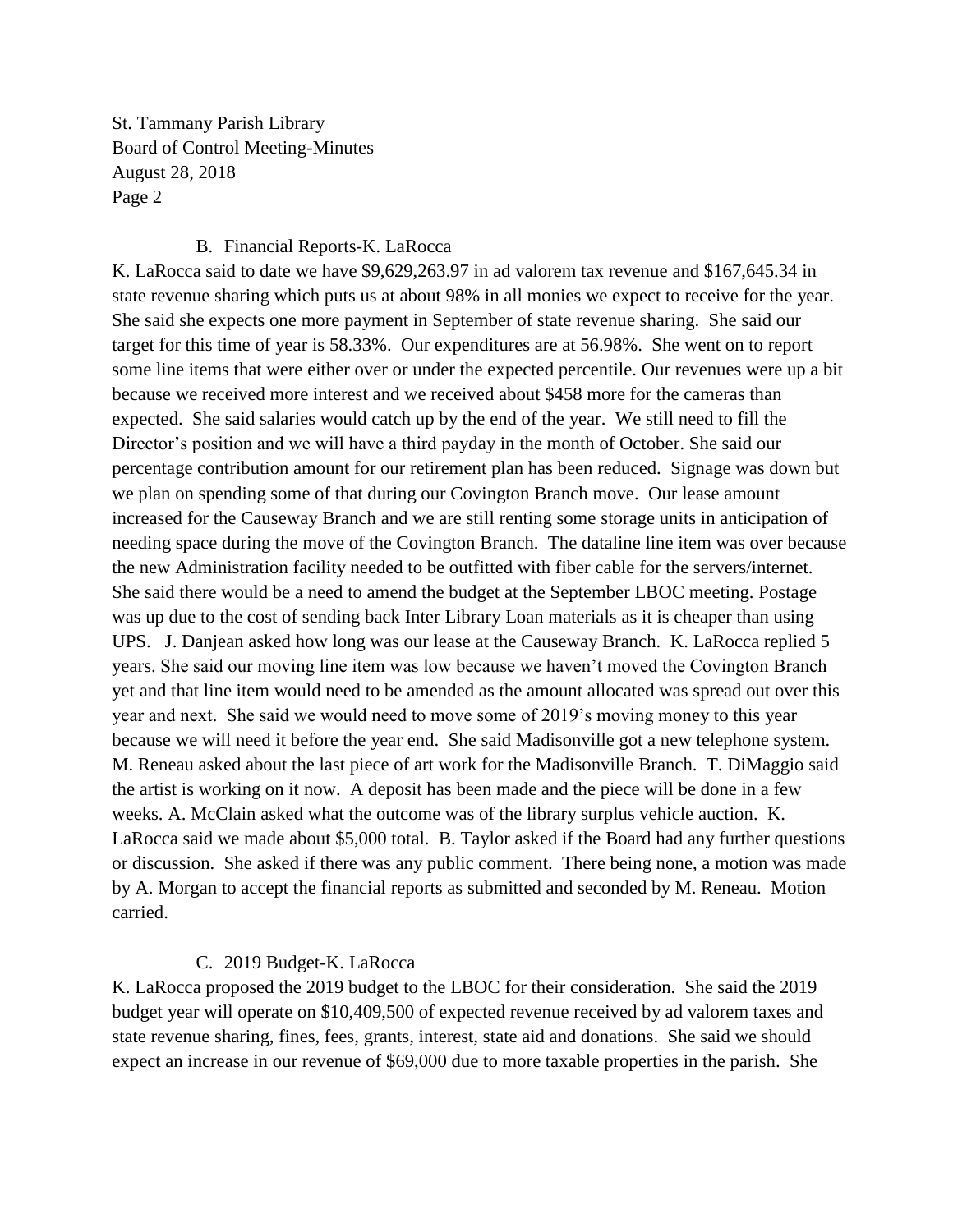Tammany Parish Library Board of Control Meeting-Minutes August 28, 2018 Page 3

said our expenditures are expected to increase by about \$338,500 due to the amount needed for the Covington Branch's new furniture and fixtures cost. This amount will include some of the BP settlement money we had been reserving. The total amount for expenditures she is anticipating for 2019 is \$10,909,500. She went on to explain some of the line changes she anticipated for 2019. She noted the Covington Branch will be under renovation and the library system will have a new Director. She said there will be enough in the budget for employee merit raises. She expected the operating services to increase in advertising and promotional production due to the Covington renovations. She increased the postage line item to reflect the extra usage for mailing ILLs. She said she expected to have \$96,074 in unassigned savings but that is a low estimate and she believes it will actually be more. She said other than the planned savings expenditure associated with the furniture and fixtures of the Covington Branch renovation, she expected to present a balanced operational budget. One of the maintenance trucks will need to be replaced in 2019. She asked for questions. A. Morgan remarked she appreciated the outline for the 2019 budget. A. McClain asked about library security and the budget amounts for 2019. K. LaRocca said that line item was stable and we do not expect to add more in 2019. B. Taylor asked for further comment or discussion from the Board. There being none she asked for a motion to move to open a Public Hearing for the 2019 proposed budget. M. Reneau made a motion to proceed opening the Public Hearing and was seconded by J. Danjean. Motion carried. B. Taylor asked if there were any statements or comments from the audience for the Public Hearing of the 2019 proposed budget. There was none. B. Taylor asked for a motion to close the Public Hearing for the 2019 proposed budget. A motion was made by M. Reneau to close the Public Hearing and seconded by A. Shaw. Motion carried. B. Taylor asked the LBOC for a motion to approve the 2019 proposed budget. A. Morgan made a motion to approve the 2019 proposed budget as submitted and seconded by A. McClain. Motion carried.

D. Summer Reading Wrap Up- J. Rifino, T. DiMaggio and J. Boudreaux The 2018 Summer Reading Program was a success. The theme this year was "Libraries Rock." T. DiMaggio said the numbers for the children's SRP was very close to last year's numbers. Programs and reading challenges were well attended. J. Rifino said the teen SRP numbers were also close to last year's. She said she had fantastic volunteers and a couple of wonderful paid part-time SRP associates, which helped tremendously with the work load. J. Boudreaux said this was the third year for adult SRP. The programs for jewelry making were very popular and the patrons really enjoy the LPO concerts. B. Bruce showed video of the summer SRP events for all departments.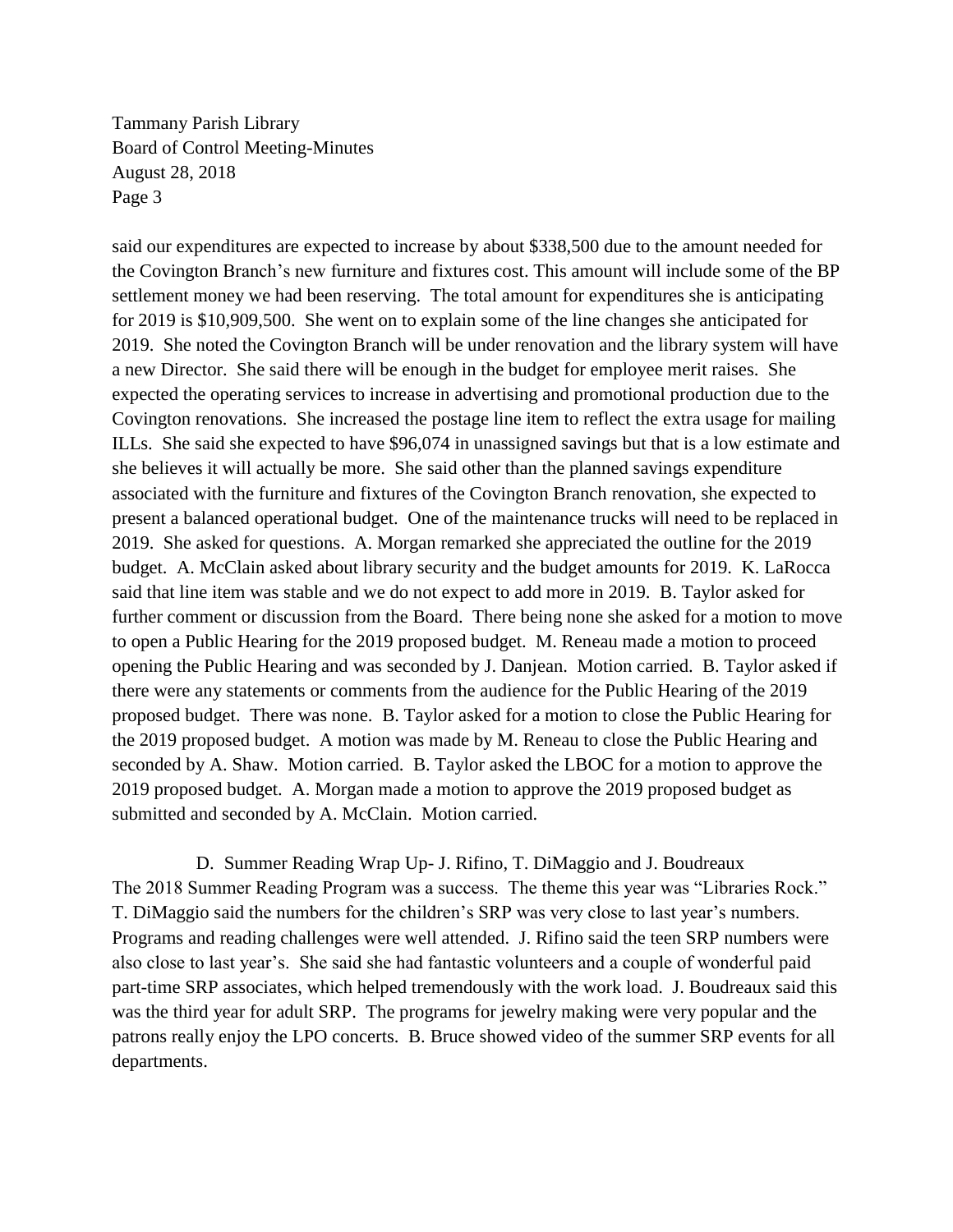Tammany Parish Library Board of Control Meeting-Minutes August 28, 2018 Page 4

## E. Interim Director's Report-K. LaRocca

K. LaRocca gave an account of the Library's outreach, programming and staffing updates. She said the Causeway Branch's bathrooms are under construction. All the file boxes stored in the Covington Branch's attic have been moved to the larger attic space at Madisonville for permanent storage. All branches of the library have coin machines for patron printing now. The Foundation purchased early literacy manipulatives and enhancements for the children's area as well as the end panels in the adult area of the Covington Branch. K. LaRocca, B. Geiger, D. Cuevas and S. Lister attended a demonstration by Paylocity, an online payroll and human resources software system. Facebook advertising was purchased to promote two blood drives held in partnership with the Ochsner Blood Bank. Several librarians represented our system at the St. Tammany Parish School's School Librarian Conference on August 2<sup>nd</sup>. The Causeway Branch hosted our first staff Lunch and Learn event where J. Rifino presented "Understanding Teens 101" on August 28. She said library card sign up will start in September along with our Food for Fines campaign. K. LaRocca asked if anyone had any questions. A. Shaw asked if there seemed to be more marketing and outreach happening than in the past? K. LaRocca said there is a lot happening at the beginning of the school year.

# 3. OLD BUSINESS

# A. Covington Renovation Update-K. LaRocca

K. LaRocca said the bid opening had been delayed until August 30, 2018. She said the Covington Branch will close October  $8<sup>th</sup>$  and reopen in the temporary facility on October 15<sup>th</sup>. She said the renovation is scheduled to begin on November 1<sup>st</sup> and is estimated to take 9 months to complete but have planned to be in the temporary space for a year. The address of the tempoarary library is 1200 Business Hwy 190 Covington, LA 70433. The temporary branch is currently under renovation and is expected to finish by September  $9<sup>th</sup>$ . She said information cards are being distributed to patrons about the move. K. LaRocca will give a Covington City Council presentation on August 21<sup>st</sup>. School flyers have been distributed. There have been press releases, social media posts, signage, emails and branch TV informational slides to let the public know of our plans. A. Shaw asked if the parking will be fenced off at the Covington Branch during renovation. K. LaRocca said the front and second lot will be restricted to only construction workers.

# B. Director Search Committee Report-B. Taylor

The committee received 13 applications for the position of Library Director. They have narrowed the search down to three finalists which will be announced at a later date. Candidate